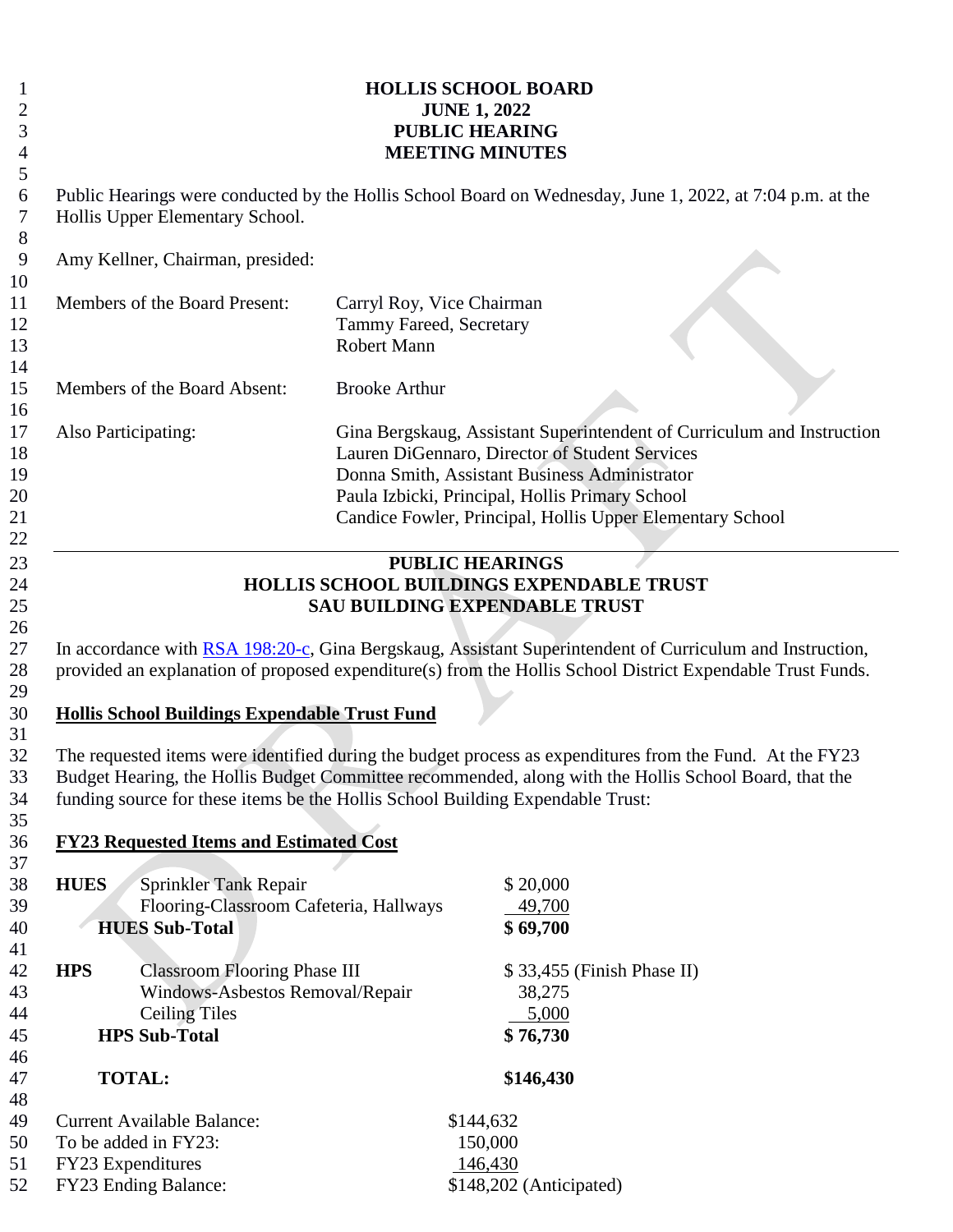*Chairman Kellner opened the floor for public comment at 7:06 p.m.*

| No public input was offered.                                                                   |                                                                                                                                                                                                                                                                                                                                                                                                                                                                   |
|------------------------------------------------------------------------------------------------|-------------------------------------------------------------------------------------------------------------------------------------------------------------------------------------------------------------------------------------------------------------------------------------------------------------------------------------------------------------------------------------------------------------------------------------------------------------------|
| The Public Hearing was declared closed at 7:07 p.m.                                            |                                                                                                                                                                                                                                                                                                                                                                                                                                                                   |
| <b>SAU Building Expendable Trust</b>                                                           |                                                                                                                                                                                                                                                                                                                                                                                                                                                                   |
| caused a need to request additional funding.                                                   | Last year's proposed use of this trust was to remove the bathtub in the SAU building and replace it with a<br>hallway so that one office is not the egress for 5 other employees. The original estimate was \$15,000. Once the<br>costing was finished, it was clear that we required more funding to complete the project. There were a couple<br>of unanticipated challenges with plumbing and then the ever present post-Covid increase in labor and materials |
|                                                                                                | FY23 Request: Bathtub to Hallway – Estimated Additional Cost up to \$22,000                                                                                                                                                                                                                                                                                                                                                                                       |
| <b>Current Balance:</b><br>To be added in FY23:<br>FY23 Expenditures<br>FY23 Ending Balance:   | \$88,982<br>23,970<br>37,000<br>\$75,952 (Anticipated)                                                                                                                                                                                                                                                                                                                                                                                                            |
|                                                                                                | Chairman Kellner opened the floor for public comment at 7:08 p.m.                                                                                                                                                                                                                                                                                                                                                                                                 |
| No public input was offered.                                                                   |                                                                                                                                                                                                                                                                                                                                                                                                                                                                   |
| The Public Hearing was declared closed at 7:09 p.m.                                            |                                                                                                                                                                                                                                                                                                                                                                                                                                                                   |
|                                                                                                | Although no requests for expenditure(s) were brought forward, status updates were provided for the Hollis<br>School District Water System Expendable Trust and Special Education Expendable Trust:                                                                                                                                                                                                                                                                |
| <b>Hollis School District Water System Expendable Trust</b>                                    |                                                                                                                                                                                                                                                                                                                                                                                                                                                                   |
| flow meter (\$805.45). Total request was \$5,076.                                              | The FY22 request was to utilize the Trust for an emergency replacement of a digital flow meter (\$1,564.30), a<br>rebuild of the 3-chemical feed pumps (\$2,705.82), and replacement of failed copper fitting and flange leading to                                                                                                                                                                                                                               |
| <b>Current Balance:</b><br>To be added in FY23:<br>FY20 Expenditures:<br>FY21/22 Expenditures: | \$35,990<br>$\Omega$<br>4,148 (FY21 public hearing)<br>5,076                                                                                                                                                                                                                                                                                                                                                                                                      |
| FY23 Ending Balance:                                                                           | \$26,766 (Anticipated)                                                                                                                                                                                                                                                                                                                                                                                                                                            |
| <b>Hollis School District Special Education Expendable Trust</b>                               |                                                                                                                                                                                                                                                                                                                                                                                                                                                                   |
| <b>Current Balance:</b>                                                                        | \$75,073                                                                                                                                                                                                                                                                                                                                                                                                                                                          |
| To be added in FY23:<br>FY23 Expenditures<br>FY23 Ending Balance:                              | 25,000<br>$\theta$<br>\$100,073 (Anticipated)                                                                                                                                                                                                                                                                                                                                                                                                                     |